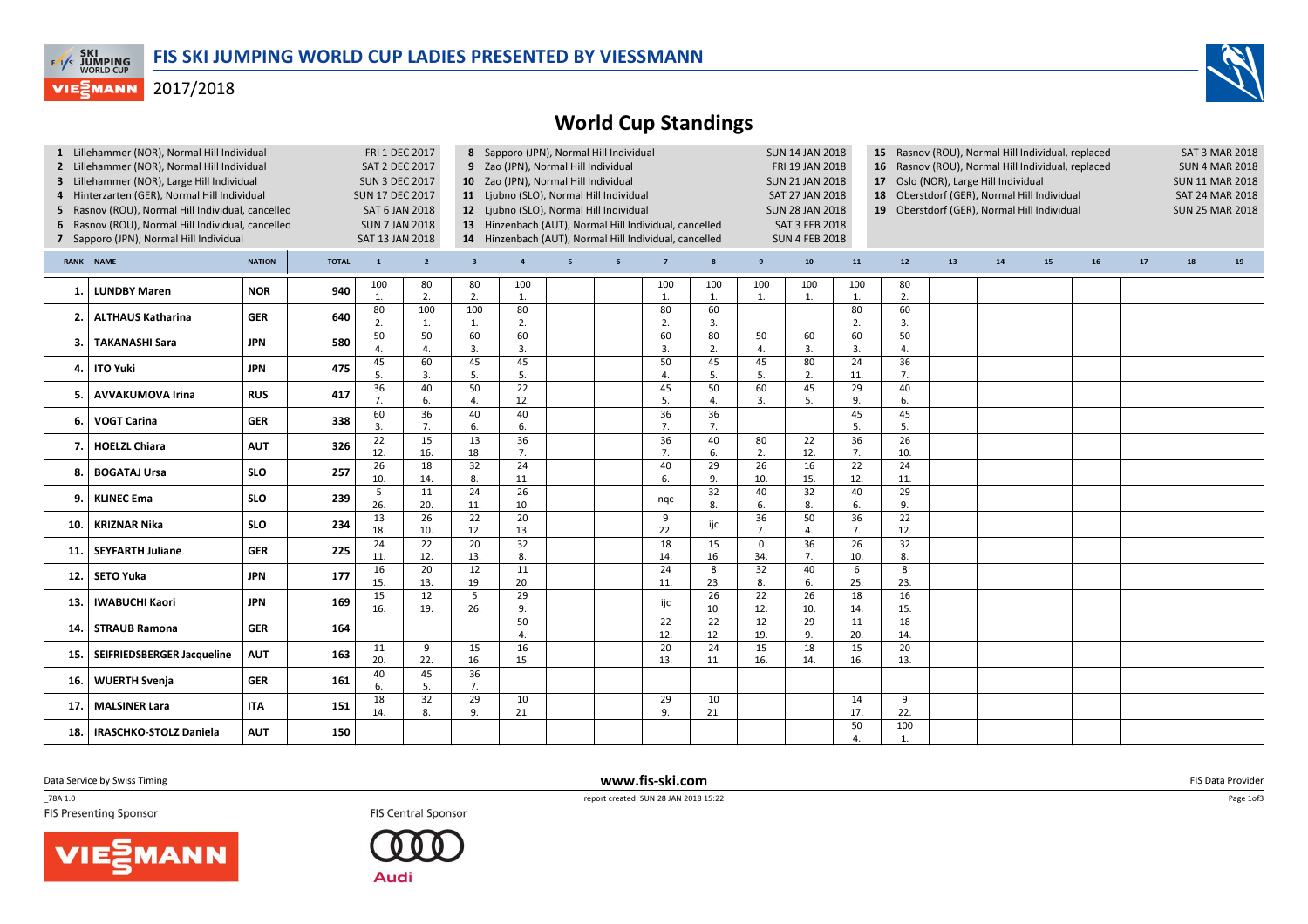

## **VIESMANN** 2017/2018



World Cup Standings

|      | <b>RANK NAME</b>              | <b>NATION</b> | <b>TOTAL</b> | $\mathbf{1}$           | $\overline{2}$        | $\overline{\mathbf{3}}$ | $\overline{4}$        | 5 | 6 | $\overline{7}$        | 8                     | 9                     | 10 <sub>1</sub>       | 11                    | 12                             | 13 | 14 | 15 | 16 | 17 | 18 | 19 |
|------|-------------------------------|---------------|--------------|------------------------|-----------------------|-------------------------|-----------------------|---|---|-----------------------|-----------------------|-----------------------|-----------------------|-----------------------|--------------------------------|----|----|----|----|----|----|----|
|      | 19.   ROGELJ Spela            | <b>SLO</b>    | 143          | 29<br>9.               | 29<br>9.              | 14<br>17.               | 12<br>19.             |   |   | 0<br>31.              | 0<br>32.              | 24<br>11.             | $\overline{3}$<br>28. | 20<br>13.             | 12<br>19.                      |    |    |    |    |    |    |    |
|      | 20. MALSINER Manuela          | <b>ITA</b>    | 119          | 14<br>17.              | 14<br>17.             | 16<br>15.               | 18<br>14.             |   |   |                       |                       | 29<br>9.              | 0<br>34.              | 16<br>15.             | 12<br>19.                      |    |    |    |    |    |    |    |
|      | 21. ERNST Gianina             | <b>GER</b>    | 114          | $\overline{32}$<br>8.  | 18<br>14.             | $\overline{3}$<br>28.   | 15<br>16.             |   |   | 14<br>17.             | 13<br>18.             | 6<br>25.              | 13<br>18.             | $\mathbf 0$<br>31.    | $\mathbf 0$<br>34.             |    |    |    |    |    |    |    |
| 22.  | <b>STROEM Anna Odine</b>      | <b>NOR</b>    | 101          | $\overline{3}$<br>28.  | 8<br>23.              | 10<br>21.               | $\overline{4}$<br>27. |   |   | 15<br>16.             | 16<br>15.             | 16<br>15.             | 12<br>19.             | 10<br>21.             | $\overline{7}$<br>24.          |    |    |    |    |    |    |    |
| 23.1 | <b>CHANG Xinyue</b>           | <b>CHN</b>    | 99           | $\overline{4}$<br>27.  | 5<br>26.              | 8<br>23.                | 1<br>30.              |   |   | 26<br>10.             | 20<br>13.             | 20<br>13.             | 15<br>16.             |                       |                                |    |    |    |    |    |    |    |
|      | 24. OPSETH Silje              | <b>NOR</b>    | 98           | 6                      | 10                    | 11                      | 5                     |   |   | nqc                   | 14                    | 14                    | 11                    | 13                    | 14                             |    |    |    |    |    |    |    |
| 25.  | <b>TIKHONOVA Sofia</b>        | <b>RUS</b>    | 85           | 25.<br>8               | 21.<br>$\overline{2}$ | 20.<br>6                | 26.<br>$\mathbf 0$    |   |   | 13                    | 17.<br>18             | 17.<br>11             | 20.<br>14             | 18.<br>3              | 17.<br>10                      |    |    |    |    |    |    |    |
| 26.  | <b>LEMARE Lea</b>             | <b>FRA</b>    | 82           | 23.<br>20              | 29.<br>13             | 25.<br>26               | 33.<br>9              |   |   | 18.                   | 14.                   | 20.                   | 17.                   | 28.<br>8              | 21.<br>6                       |    |    |    |    |    |    |    |
|      | 27.   HARALAMBIE Daniela      | ROU           | 72           | 13.<br>11              | 18.<br>$\overline{7}$ | 10.<br>$\overline{7}$   | 22.<br>$\overline{2}$ |   |   | 12                    | 9                     | $\mathbf 0$           | 24                    | 23.                   | 25.                            |    |    |    |    |    |    |    |
|      |                               |               |              | 20.<br>9               | 24.<br>$\overline{4}$ | 24.<br>$\overline{4}$   | 29.<br>$\overline{7}$ |   |   | 19.<br>$\overline{7}$ | 22.<br>12             | 32.<br>13             | 11.<br>5              | nqc<br>9              | $\mathbf 0$                    |    |    |    |    |    |    |    |
| 28.  | <b>KYKKAENEN Julia</b>        | <b>FIN</b>    | 70           | 22.<br>0               | 27.                   | 27.                     | 24.<br>6              |   |   | 24.<br>10             | 19.<br>$\overline{4}$ | 18.<br>8              | 26.<br>20             | 22.<br>0              | 31.<br>13                      |    |    |    |    |    |    |    |
| 29.  | <b>BARANNIKOVA Anastasiya</b> | <b>RUS</b>    | 61           | 38.                    | nqc<br>24             | 18                      | 25.<br>14             |   |   | 21.                   | 27.                   | 23.                   | 13.                   | 33.                   | 18.                            |    |    |    |    |    |    |    |
|      | 30.   MORAT Lucile            | <b>FRA</b>    | 56           | ijc                    | 11.                   | 14.                     | 17.                   |   |   |                       |                       |                       |                       |                       |                                |    |    |    |    |    |    |    |
| 31.1 | RUNGGALDIER Elena             | <b>ITA</b>    | 41           | $\mathbf 0$<br>31      | ngc                   |                         | $\overline{4}$<br>27. |   |   | 0<br>32.              | $\overline{7}$<br>24. | 18<br>14.             | $\overline{7}$<br>24. | $\mathbf 0$<br>32.    | 5<br>26.                       |    |    |    |    |    |    |    |
| 32.  | <b>CLAIR Julia</b>            | <b>FRA</b>    | 33           | $\overline{12}$<br>19. | 1<br>30.              | $\overline{2}$<br>29.   | 13<br>18.             |   |   | nqc                   | nqc                   | nqc                   | $\mathbf 0$<br>35.    | 5<br>26.              | nqc                            |    |    |    |    |    |    |    |
| 33.  | <b>GOERLICH Luisa</b>         | <b>GER</b>    | 32           |                        |                       |                         | 8<br>23.              |   |   | 11<br>20.             | nqc                   | 5<br>26.              | 6<br>25.              | $\mathbf 0$<br>38.    | $\overline{2}$<br>29.          |    |    |    |    |    |    |    |
| 34.  | <b>BARANTCEVA Aleksandra</b>  | <b>RUS</b>    | 29           | $\overline{2}$<br>29.  | $\mathbf 0$<br>35.    |                         |                       |   |   |                       |                       |                       |                       | 12<br>19.             | 15<br>16.                      |    |    |    |    |    |    |    |
| 35.  | <b>IWASA Haruka</b>           | <b>JPN</b>    | 27           |                        |                       |                         |                       |   |   | 16<br>15.             | $\overline{2}$<br>29. | $\overline{4}$<br>27. | 5<br>26.              |                       |                                |    |    |    |    |    |    |    |
| 35.  | VTIC Maja                     | <b>SLO</b>    | 27           | $\mathbf 0$<br>32.     | $\overline{3}$<br>28. | 9<br>22.                | ngc                   |   |   | 5<br>26.              | $\mathsf{O}$<br>34.   | $\mathbf{3}$<br>28.   | $\mathbf 0$<br>31.    | $\overline{7}$<br>24. | 0<br>32.                       |    |    |    |    |    |    |    |
| 37.1 | KUSTOVA Alexandra             | <b>RUS</b>    | 24           | $\mathbf 0$<br>35.     | $\mathbf 0$<br>33.    |                         | $\mathbf 0$<br>31.    |   |   | $\mathbf 0$<br>35.    | 11<br>20.             | ngc                   | 9<br>22.              | $\mathbf 0$<br>34.    | $\overline{4}$<br>27.          |    |    |    |    |    |    |    |
|      | 37. RUPPRECHT Anna            | <b>GER</b>    | 24           | $\overline{7}$<br>24.  | 6<br>25.              |                         | ngc                   |   |   |                       |                       | 9<br>22.              | $\overline{2}$<br>29. |                       |                                |    |    |    |    |    |    |    |
|      | 39. LI Xueyao                 | <b>CHN</b>    | 22           | ngc                    | 0<br>38.              |                         | 0<br>34.              |   |   | 6<br>25.              | 5<br>26.              | $\overline{7}$<br>24. | $\mathbf 0$<br>32.    | 1<br>30.              | $\overline{\mathbf{3}}$<br>28. |    |    |    |    |    |    |    |
|      | 40. SHIGENO Misaki            | <b>JPN</b>    | 21           |                        |                       |                         |                       |   |   | $\overline{3}$<br>28. |                       | 10<br>21.             | 8<br>23.              |                       |                                |    |    |    |    |    |    |    |

Data Service by Swiss Timing

\_78A 1.0

**FIS Central Sponsor** 

VIESMANN



 www.fis-ski.comTES Presenting Sponsor **FIS** Central Sponsor **FIS** Central Sponsor **FIS** Presenting Sponsor **FIS** Presenting Sponsor

m FIS Data Provider<br>Parties and the contract of the contract of the contract of the contract of the contract of the contract of the

Page 2of3